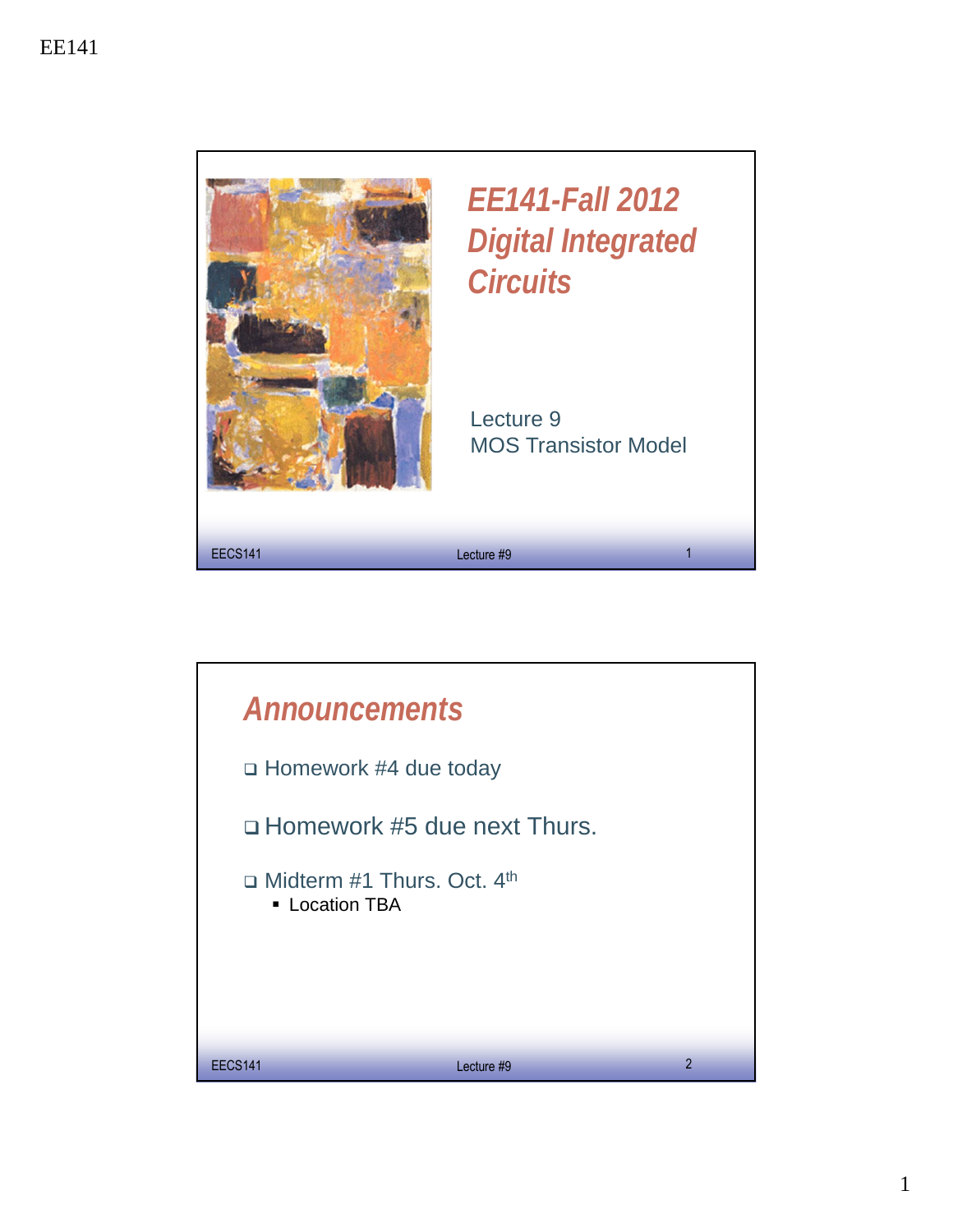

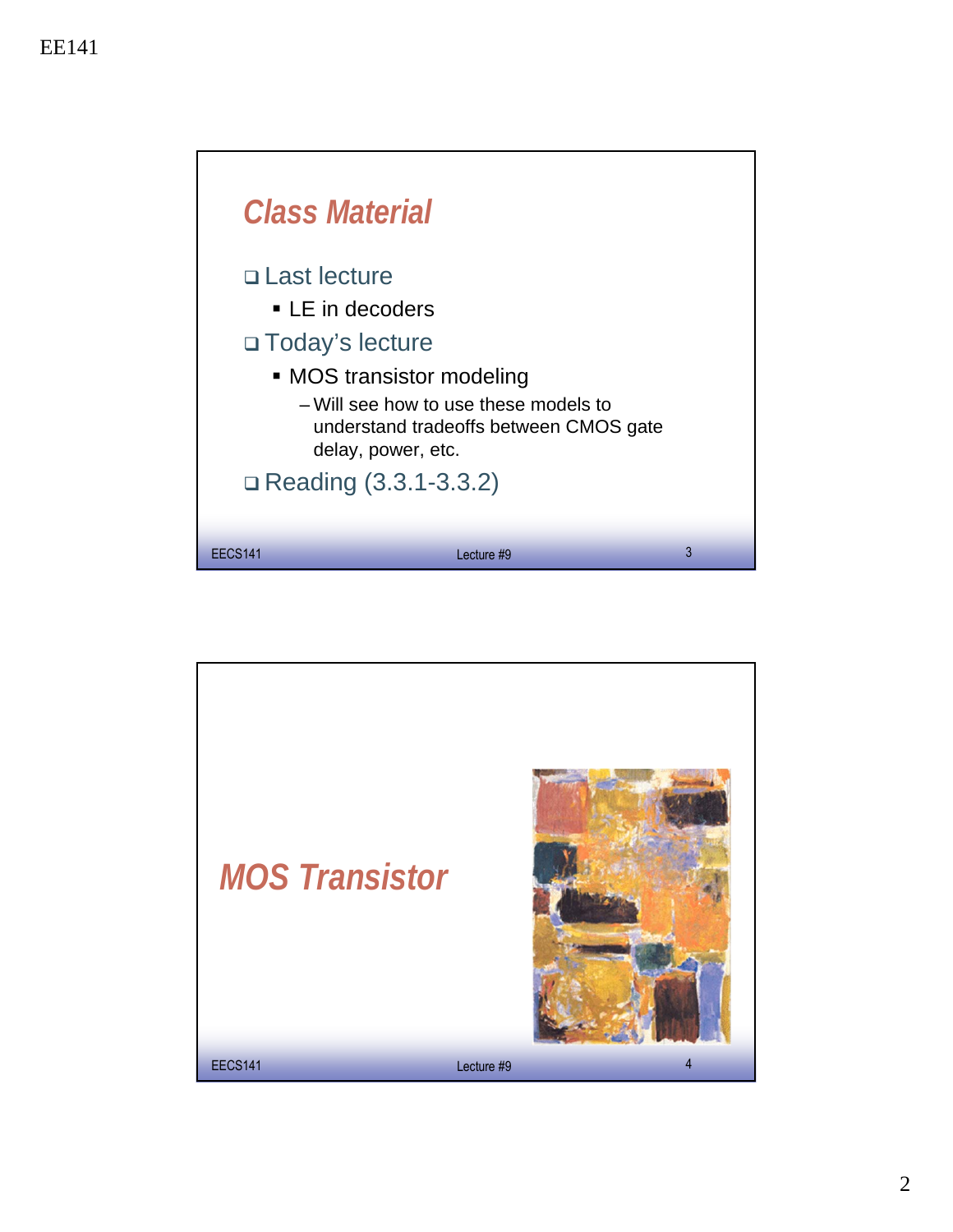

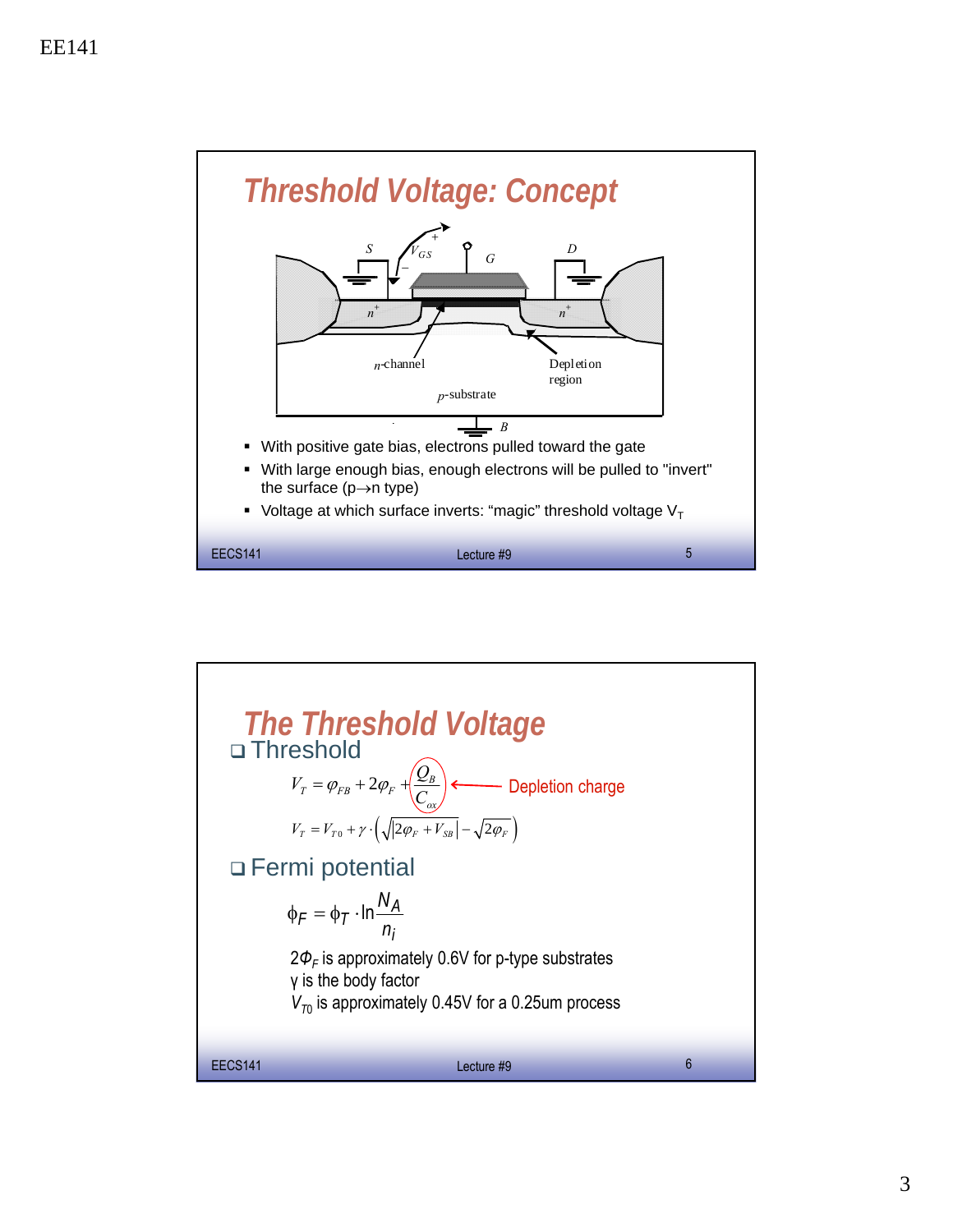

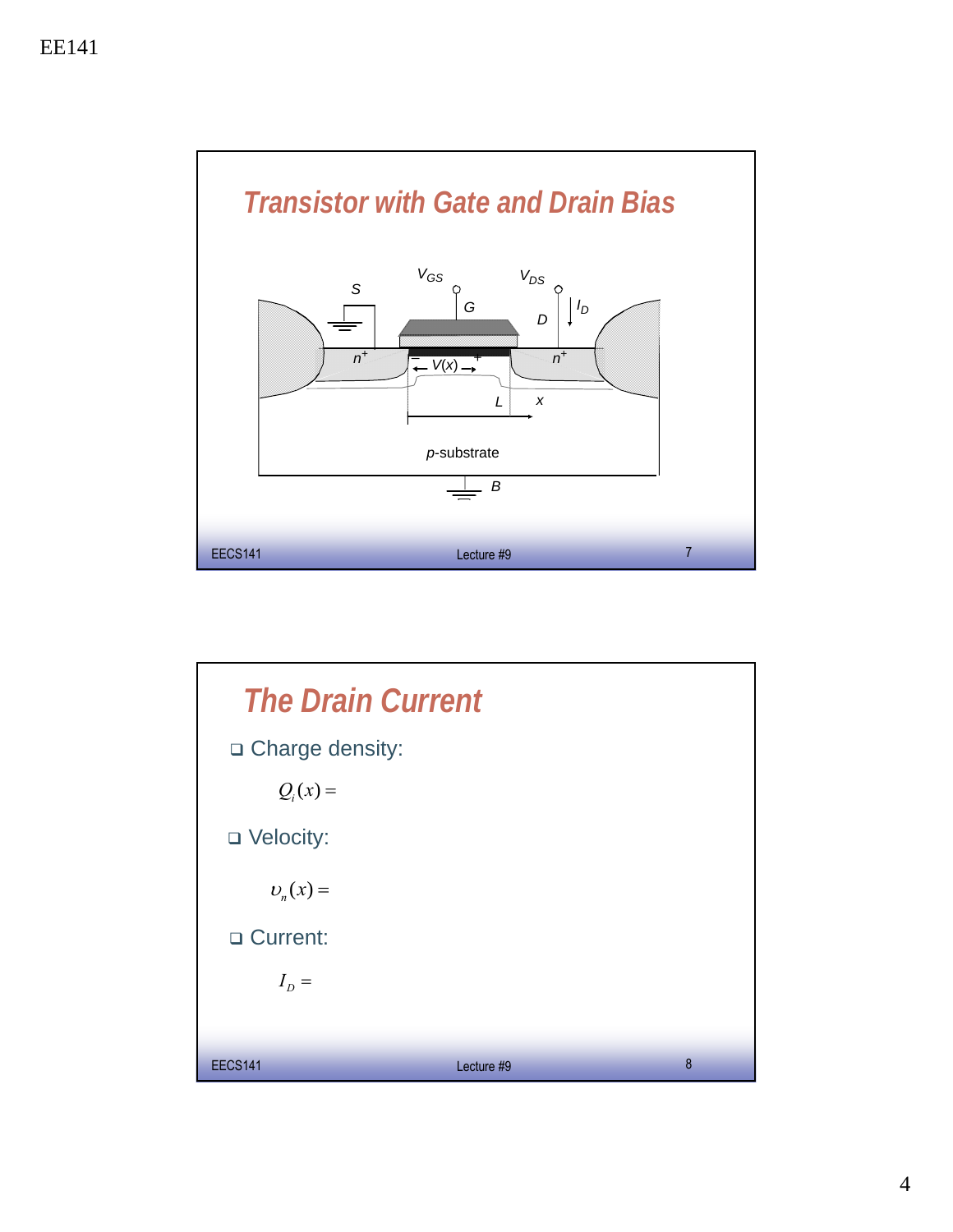

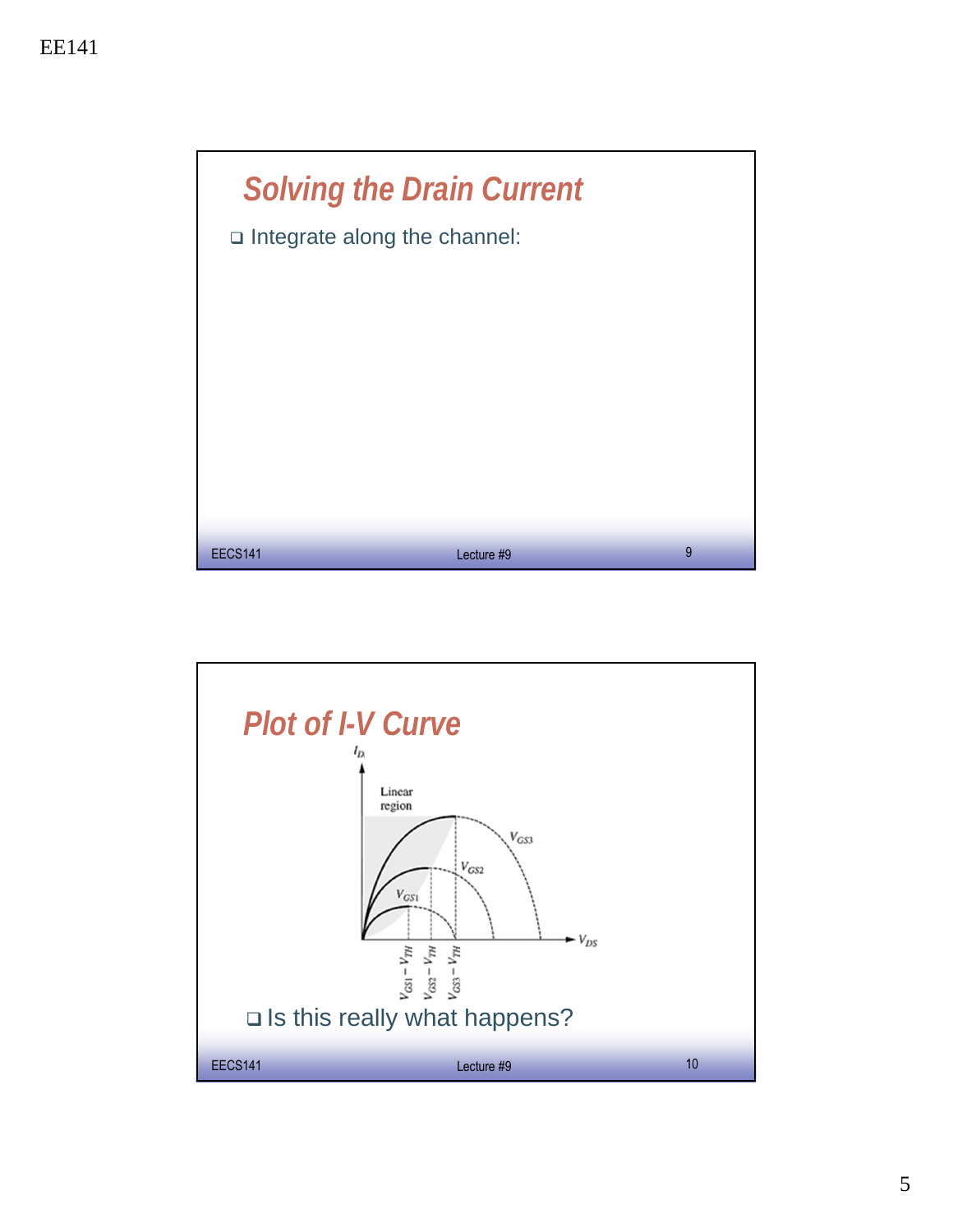

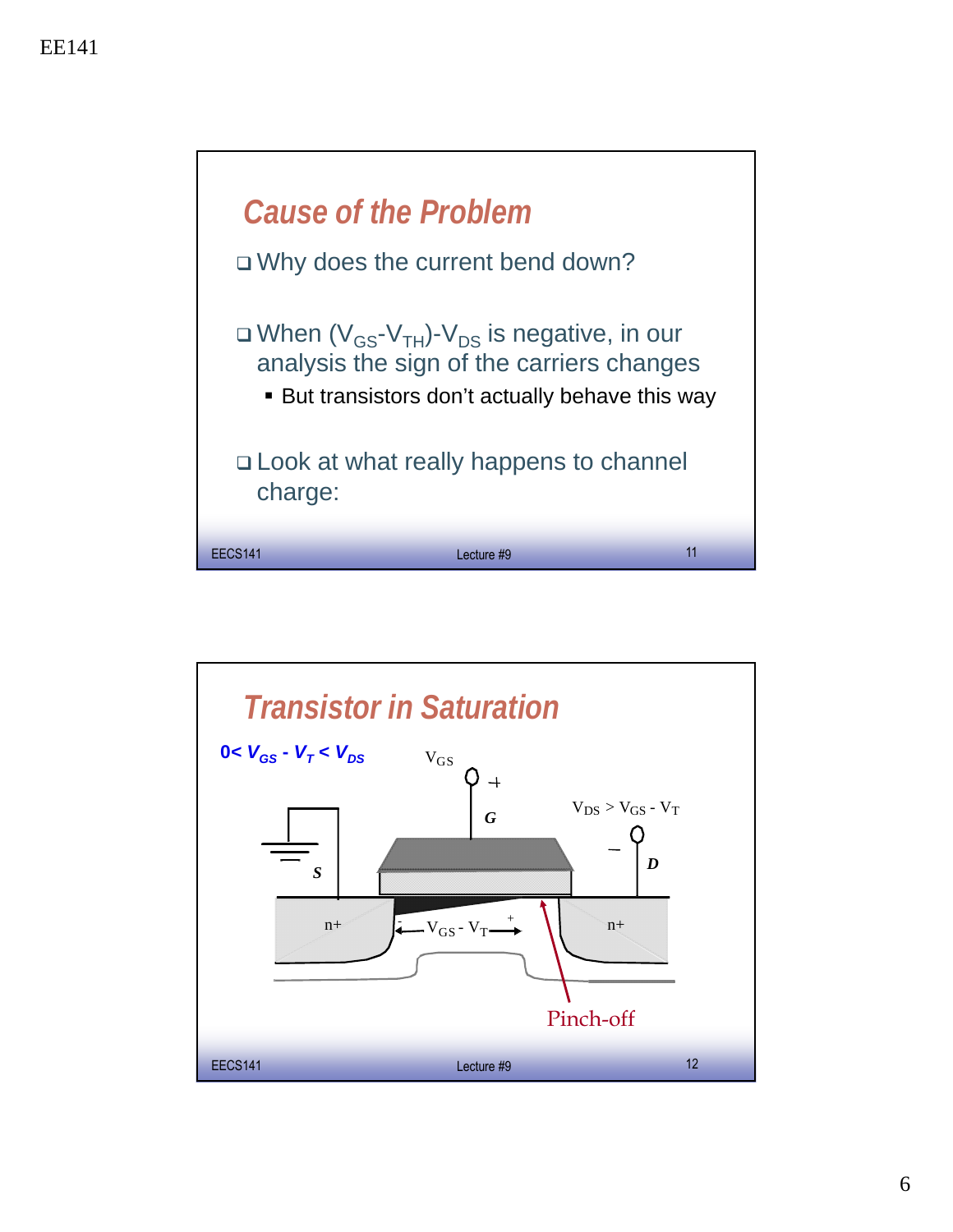

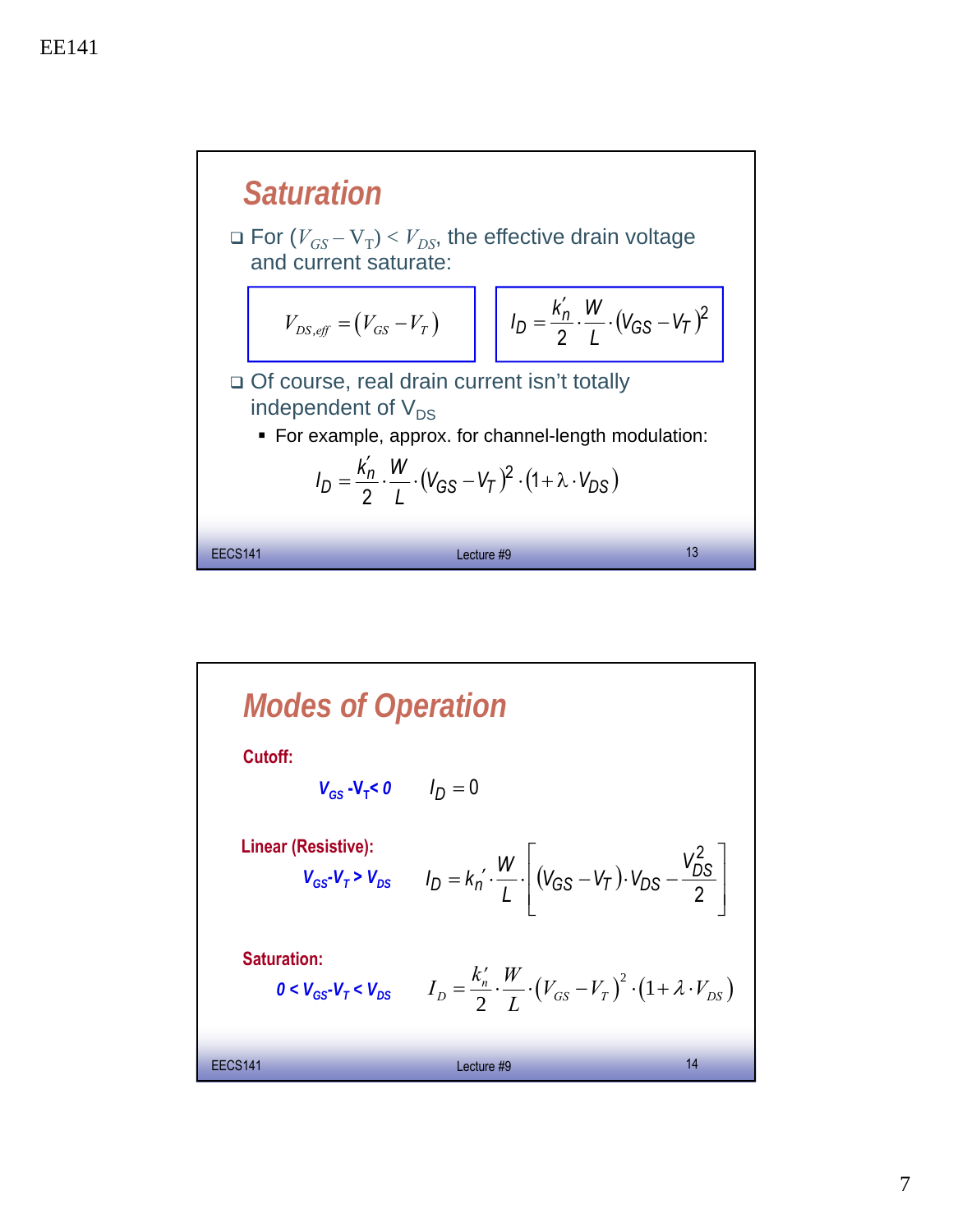

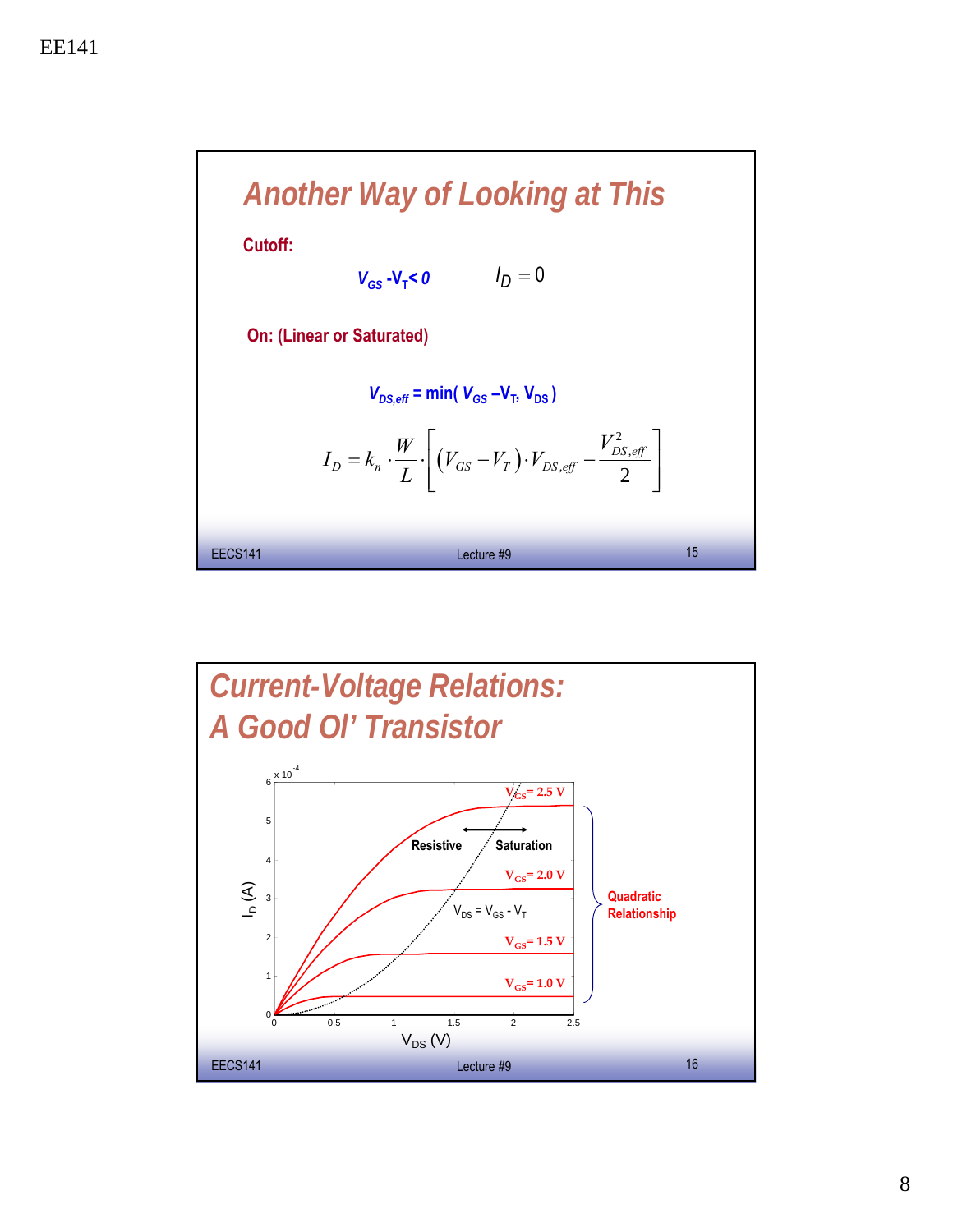

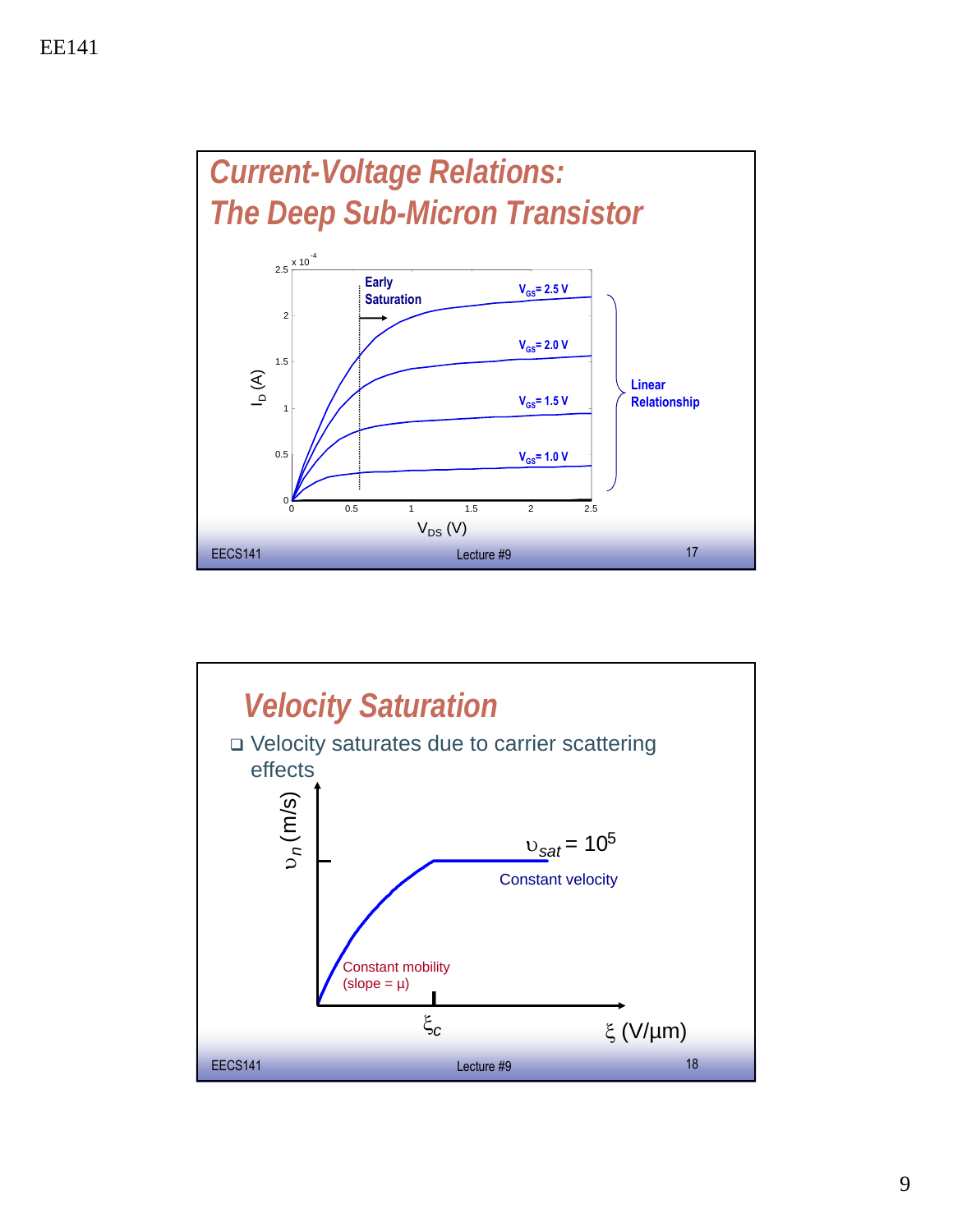

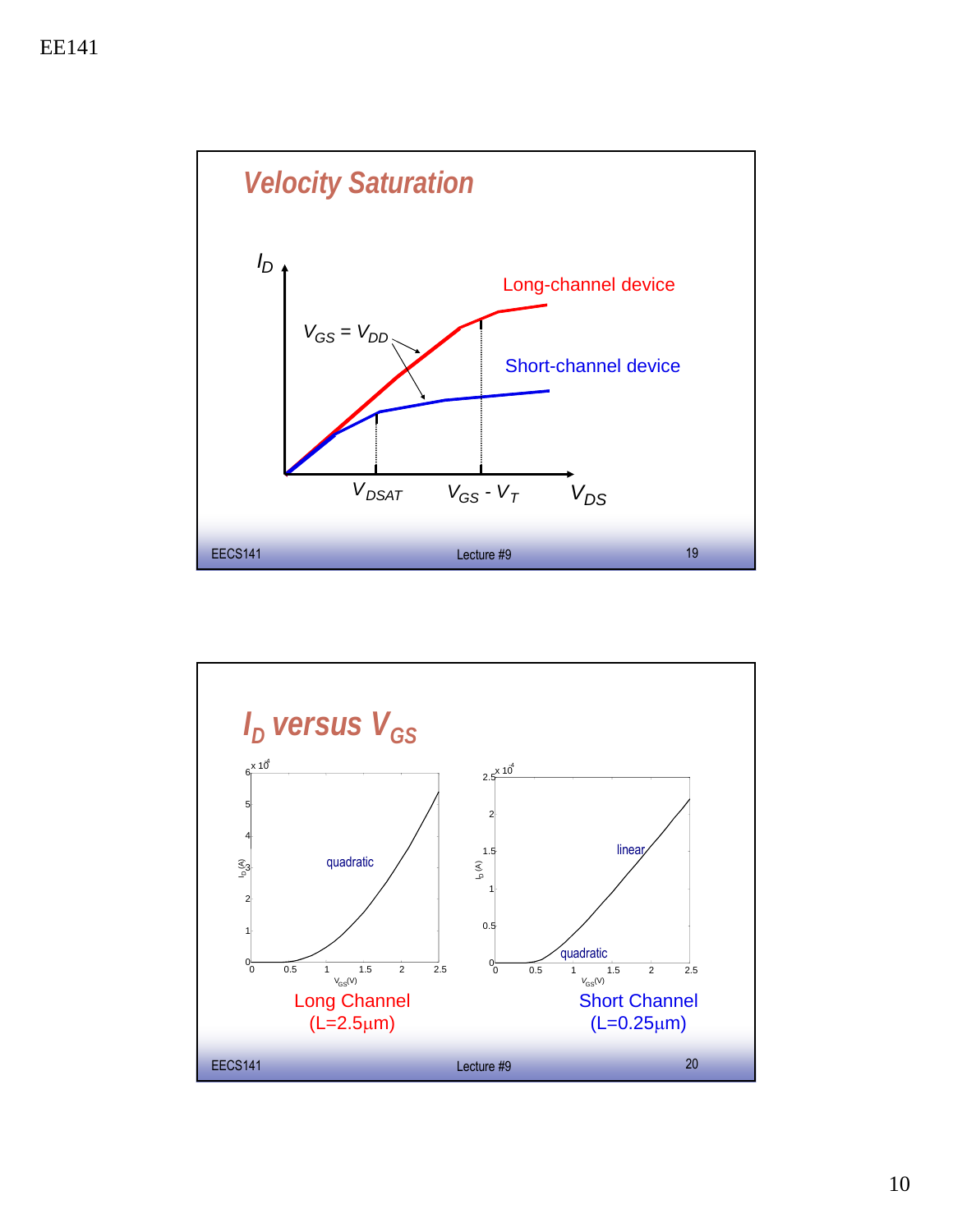

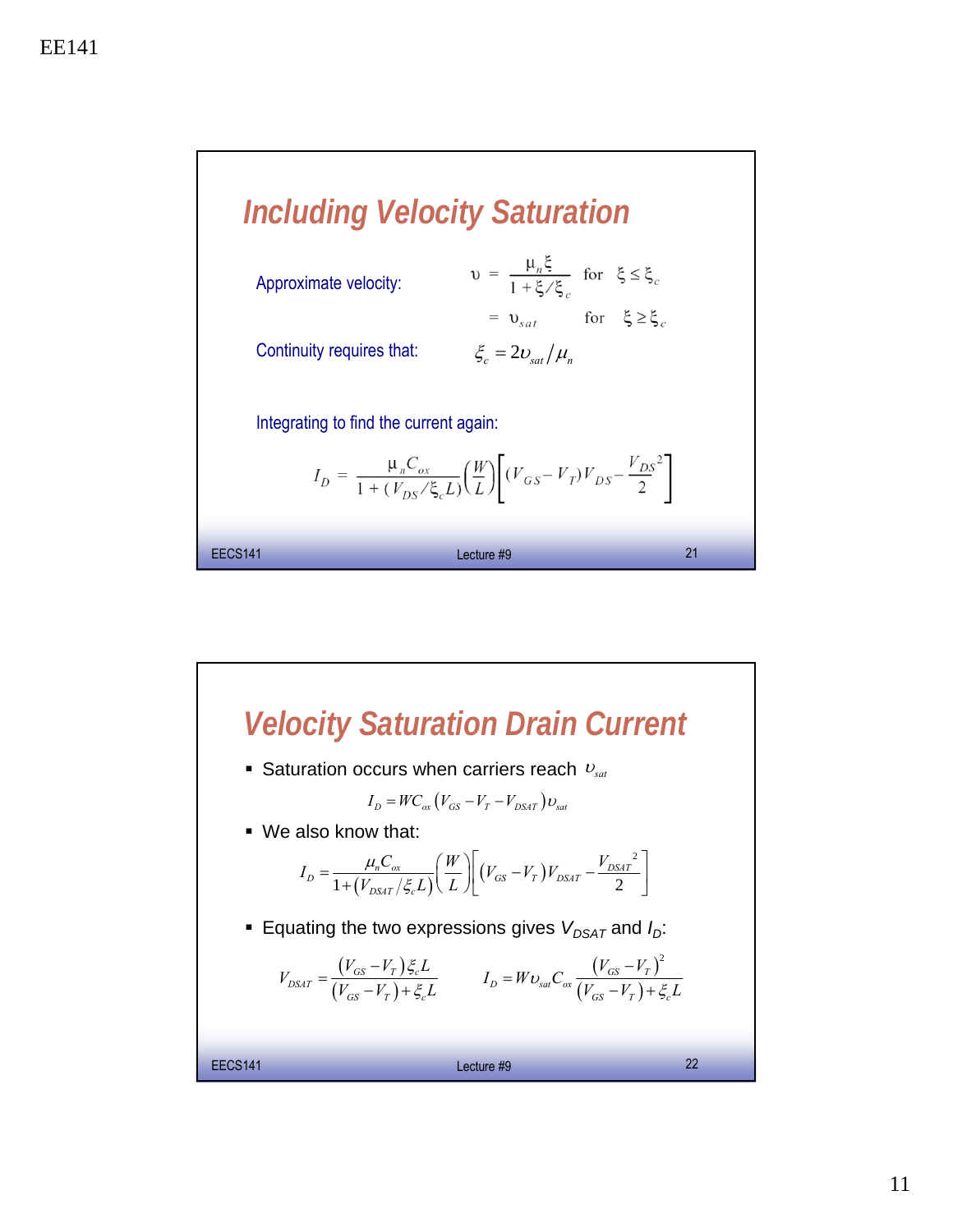

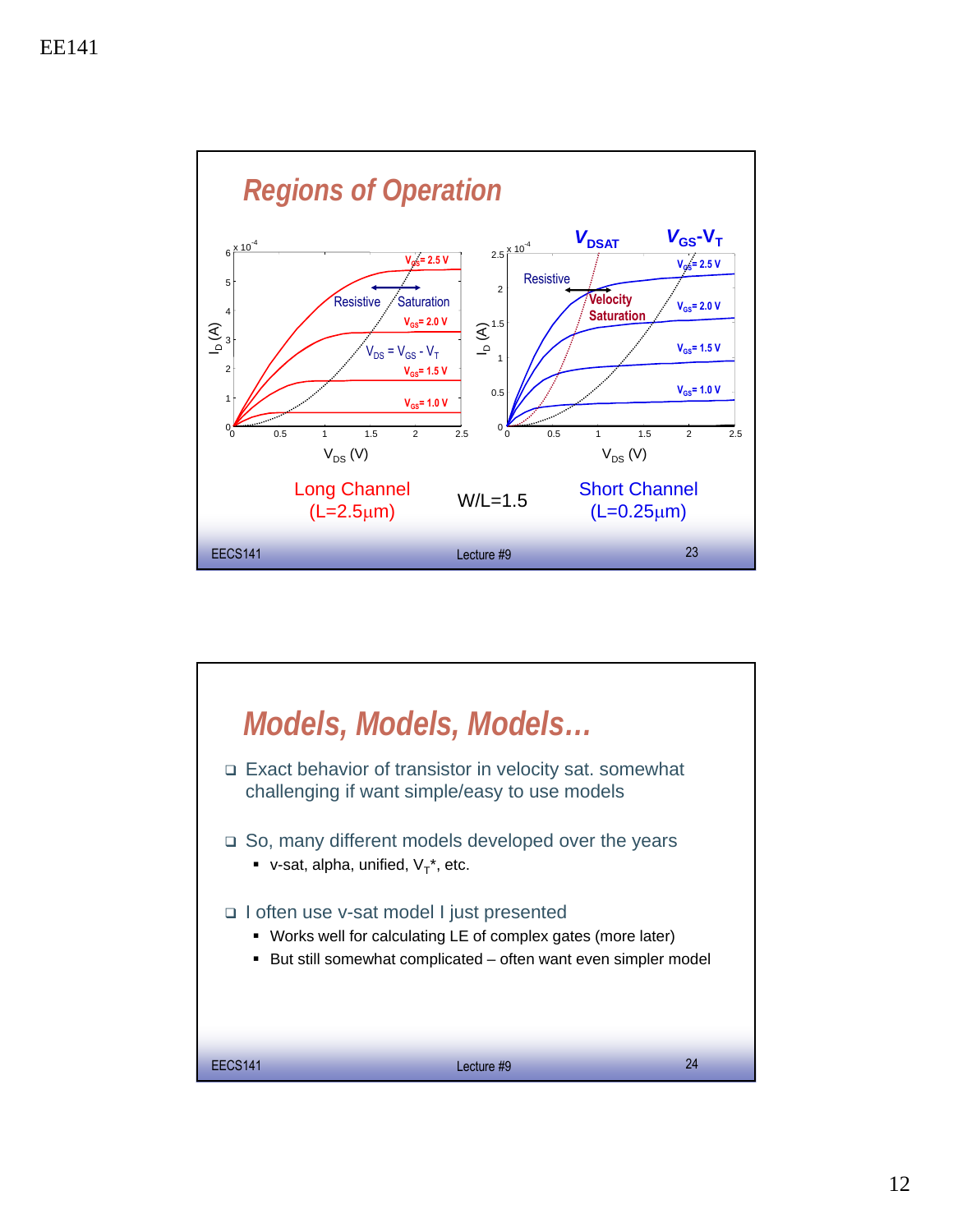

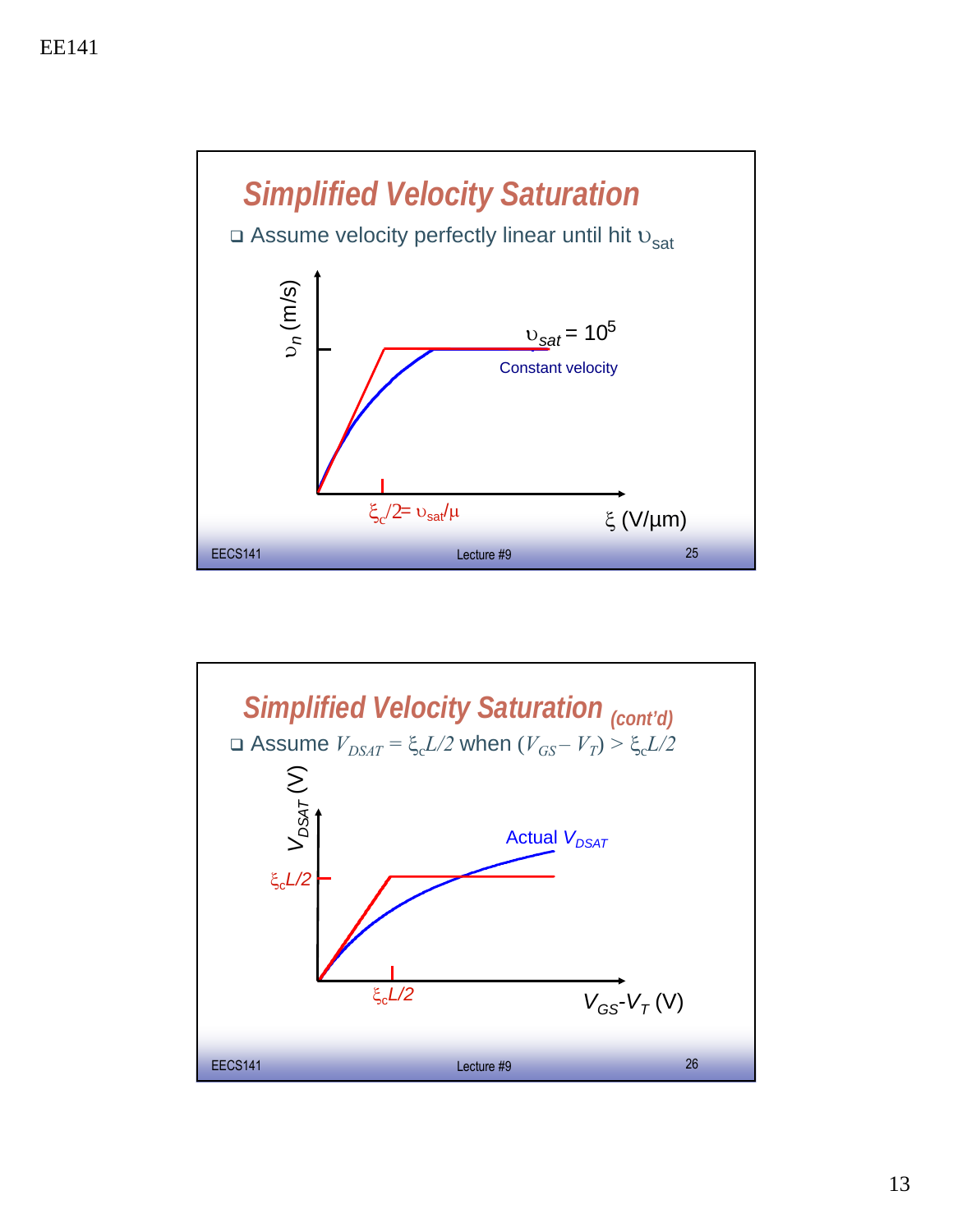

## EECS141 **EECS141 EECS141 EECS141 EECS141 EECS141** *A Unified Model for Manual Analysis* B D G *ID* s o  $(1+\lambda\cdot V_{DS})$ 2  $\left| \frac{W}{L} \cdot \right| V_{GT} \cdot V_{DS, eff} - \frac{V_{DS, eff}}{2} \cdot (1$ *DS eff*  $D - N \left[\frac{1}{I}\right]$  or  $GT \sim DS$ , eff  $\frac{1}{I}$   $\left[\frac{1}{I} + N \right]$   $DS$  $I_D = k' \cdot \frac{W}{I} \cdot \left( V_{GT} \cdot V_{DS, eff} - \frac{V_{DS, eff}^2}{2} \right) \cdot \left( 1 + \lambda \cdot V_{DS, eff} \right)$ *L*  $\left(\frac{V_{DS,eff}}{V_{CT} \cdot V_{DS,eff}}\right) \cdot (1+\lambda)$  $= k \cdot \frac{W}{I} \cdot \left| V_{GT} \cdot V_{DS, eff} - \frac{V_{DS, eff}}{2} \right| \cdot \left(1 + \lambda \cdot \right)$  $\begin{pmatrix} 2 & 1 \\ 1 & 1 \end{pmatrix}$ **for**  $V_{GT} \le 0: I_D = 0$ with  $V_{DS,eff}$  = min ( $V_{GT}$ ,  $V_{DS}$ ,  $V_{D,VSAT}$ ) for  $V_{GT} \geq 0$ : define  $V_{GT} = V_{GS} - V_T$